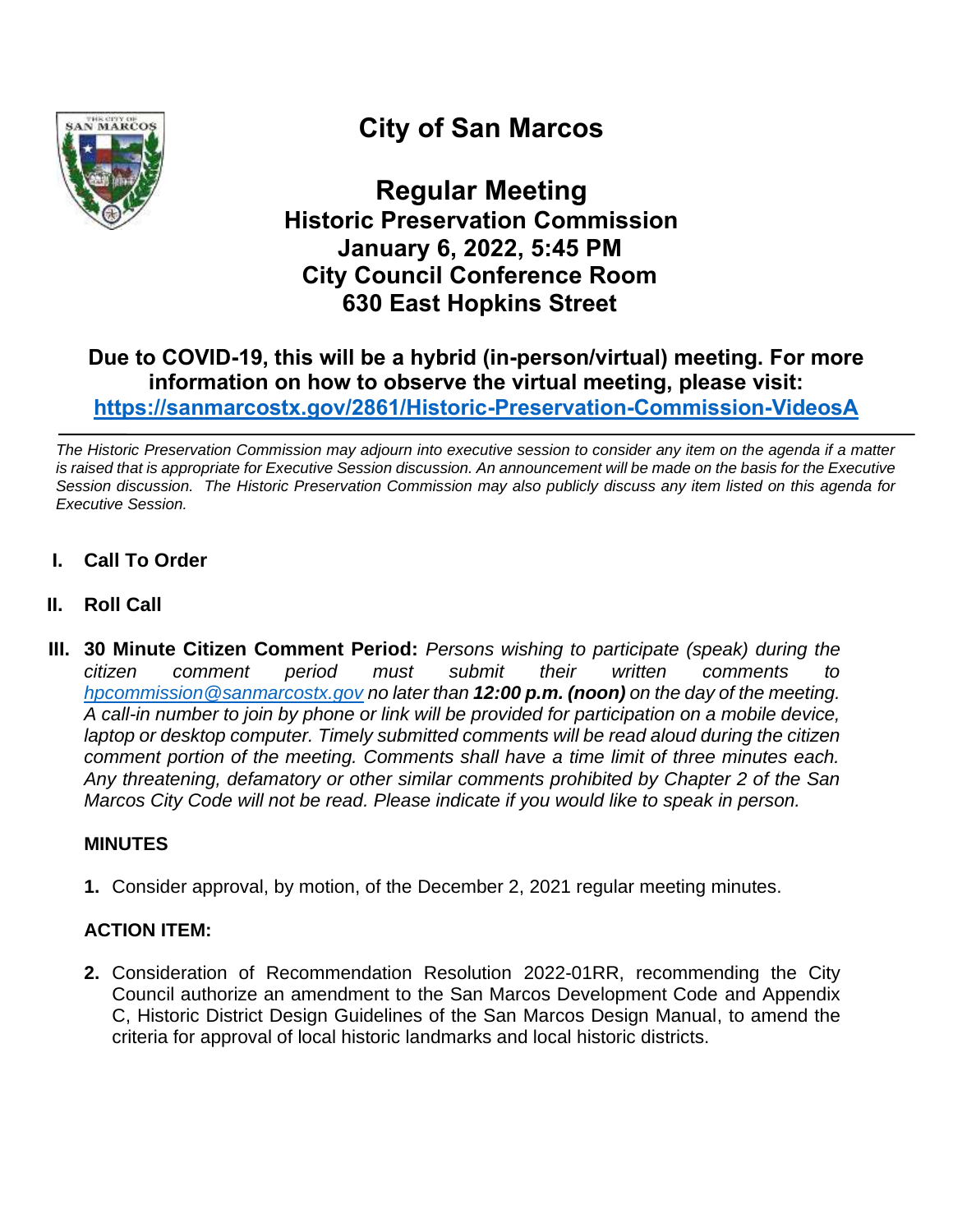- **3. HPC-21-18 (515 Scott Street)** Consider a request for a Certificate of Appropriateness by Irving Seligman to allow the construction of a driveway off Scott Street to access a new detached garage.
- **4. HPC-21-20 (923 Burleson Street)** Consider a request for a Certificate of Appropriateness by Pekka Rintala to allow various exterior alterations, which include but are not limited to, replacement of the garage doors with functioning doors, replacement of the garage doors with windows, removal of the front gable awning adjacent to the garage, and replacement of the existing composition shingle roof with a standing seam metal roof.
- **5. HPC-21-22 (130 North Endicott Street)** Consider a request for a Certificate of Appropriateness by Tom and Daris Hale to allow the installation of a new mailbox on the front façade of the home.

#### **PUBLIC HEARINGS**

*Written comments or requests to join in a public hearing must be sent to [hpcommission@sanmarcostx.gov](mailto:hpcommission@sanmarcostx.gov) the day prior to the meeting and no later than 12:00 p.m. (noon) on the day of the hearing. A call-in number to join by phone or link will be provided for participation on a mobile device, laptop or desktop computer. Comments shall have a time limit of three minutes each. Any threatening, defamatory or other similar comments prohibited by Chapter 2 of the San Marcos City Code will not be read. Any additional information regarding this virtual meeting may be found at the following link: [https://sanmarcostx.gov/2861/Historic-Preservation-Commission-VideosA.](https://sanmarcostx.gov/2861/Historic-Preservation-Commission-VideosA) Please indicate if you would like to speak in person.*

- **6. HPC-22-01 (1029 West San Antonio Street)** Hold a public hearing and consider a request for a Certificate of Appropriateness by Michael Richards to allow various exterior alterations, which include but are not limited to, construction of a wood frame carport at the rear of the property, raising the roof of the attached garage approximately three feet to accommodate a bedroom, bath, and study, and construction of an accessory dwelling unit at the rear of the property.
- **7. HPC-22-03 (704 West Hopkins Street)** Hold a public hearing and consider a request for a Certificate of Appropriateness by Matt Akins to allow the installation of an on-premises attached wood wall sign on the property.

#### **DISCUSSION ITEMS**

- **8.** Updates on the following:
	- a. Committees
	- b. Demolition by Neglect
	- c. Local Tax Incentives for Historic Age Properties